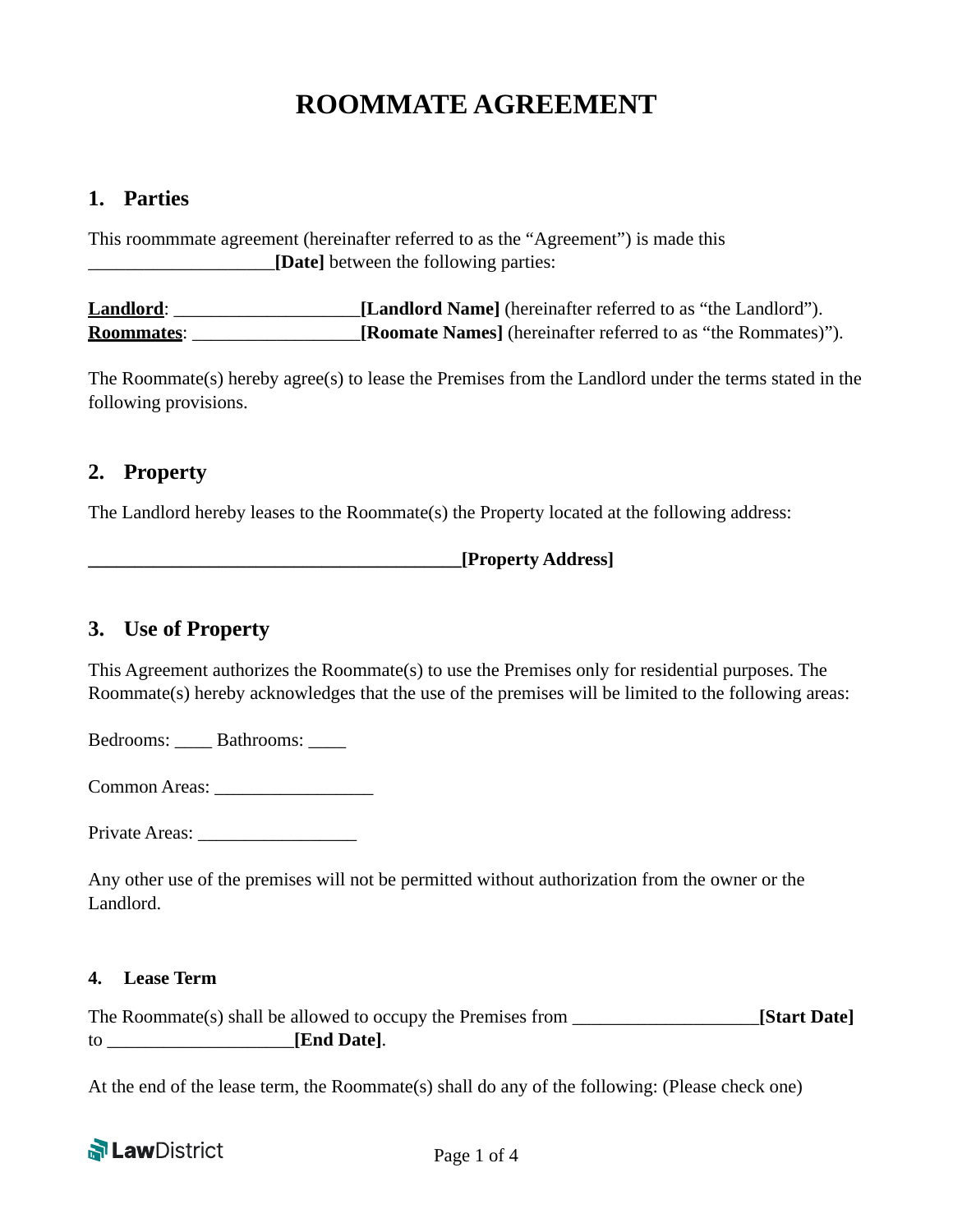$\Box$  The Roommatet(s) can continue to lease the Premises under the same terms and conditions.

\_\_\_\_\_\_\_\_\_\_\_\_\_\_\_\_\_\_\_\_\_\_\_\_\_\_\_\_\_\_\_\_\_\_\_\_\_\_\_\_\_\_\_\_\_\_\_\_\_\_\_\_\_\_\_\_\_\_\_\_\_\_\_\_\_\_\_\_\_\_\_\_\_\_\_\_\_\_\_\_\_\_\_ \_\_\_\_\_\_\_\_\_\_\_\_\_\_\_\_\_\_\_\_\_\_\_\_\_\_\_\_\_\_\_\_\_\_\_\_\_\_\_\_\_\_\_\_\_\_\_\_\_\_\_\_\_\_\_\_\_\_\_\_\_\_\_\_\_\_\_\_\_\_\_\_\_\_\_\_\_\_\_\_\_\_\_ \_\_\_\_\_\_\_\_\_\_\_\_\_\_\_\_\_\_\_\_\_\_\_\_\_\_\_\_\_\_\_\_\_\_\_\_\_\_\_\_\_\_\_\_\_\_\_\_\_\_\_\_\_\_\_\_\_\_\_\_\_\_\_\_\_\_\_\_\_\_\_\_\_\_\_\_\_\_\_\_\_\_\_ \_\_\_\_\_\_\_\_\_\_\_\_\_\_\_\_\_\_\_\_\_\_\_\_\_\_\_\_\_\_\_\_\_\_\_\_\_\_\_\_\_\_\_\_\_\_\_\_\_\_\_\_\_\_\_\_\_\_\_\_\_\_\_\_\_\_\_\_\_\_\_\_\_\_\_\_\_\_\_\_\_\_\_ \_\_\_\_\_\_\_\_\_\_\_\_\_\_\_\_\_\_\_\_\_\_\_\_\_\_\_\_\_\_\_\_\_\_\_\_\_\_\_\_\_\_\_\_\_\_\_\_\_\_\_\_\_\_\_\_\_\_\_\_\_\_\_\_\_\_\_\_\_\_\_\_\_\_\_\_\_\_\_\_\_\_.

 $\Box$  The Roommate(s) can continue to lease the Premises under the following conditions:

 $\Box$  The Roommate(s) shall vacate the Premises.

# **5. Specific Rooms**

 $\Box$  The Roommate(s) shall occupy specific bedrooms.

Name or designation of the room(s):

 $\Box$  The Roommates will have shared bedrooms.

# **6. Rent and Payment**

|            | $\Box$ The Roommate(s) agree(s) to pay the Landlord a | [MONTHLY/WEEKLY] |
|------------|-------------------------------------------------------|------------------|
| rent of \$ | [Rent Amount].                                        |                  |

\_\_\_\_\_\_\_\_\_\_\_\_\_\_\_\_\_\_\_\_\_\_\_\_\_\_\_\_\_\_\_\_\_\_\_\_\_\_\_\_\_\_\_\_\_\_\_\_\_\_\_\_\_\_\_\_\_\_\_\_\_\_\_\_\_\_\_\_\_\_\_\_\_\_\_\_\_\_\_\_\_ \_\_\_\_\_\_\_\_\_\_\_\_\_\_\_\_\_\_\_\_\_\_\_\_\_\_\_\_\_\_\_\_\_\_\_\_\_\_\_\_\_\_\_\_\_\_\_\_\_\_\_\_\_\_\_\_\_\_\_\_\_\_\_\_\_\_\_\_\_\_\_\_\_\_\_\_\_\_\_\_\_ \_\_\_\_\_\_\_\_\_\_\_\_\_\_\_\_\_\_\_\_\_\_\_\_\_\_\_\_\_\_\_\_\_\_\_\_\_\_\_\_\_\_\_\_\_\_\_\_\_\_\_\_\_\_\_\_\_\_\_\_\_\_\_\_\_\_\_\_\_\_\_\_\_\_\_\_\_\_\_\_\_ \_\_\_\_\_\_\_\_\_\_\_\_\_\_\_\_\_\_\_\_\_\_\_\_\_\_\_\_\_\_\_\_\_\_\_\_\_\_\_\_\_\_\_\_\_\_\_\_\_\_\_\_\_\_\_\_\_\_\_\_\_\_\_\_\_\_\_\_\_\_\_\_\_\_\_\_\_\_\_\_.

\_\_\_\_\_\_\_\_\_\_\_\_\_\_\_\_\_\_\_\_\_\_\_\_\_\_\_\_\_\_\_\_\_\_\_\_\_\_\_\_\_\_\_\_\_\_\_\_\_\_\_\_\_\_\_\_\_\_\_\_\_\_\_\_\_\_\_\_\_\_\_\_\_\_\_\_\_\_\_\_\_\_\_ \_\_\_\_\_\_\_\_\_\_\_\_\_\_\_\_\_\_\_\_\_\_\_\_\_\_\_\_\_\_\_\_\_\_\_\_\_\_\_\_\_\_\_\_\_\_\_\_\_\_\_\_\_\_\_\_\_\_\_\_\_\_\_\_\_\_\_\_\_\_\_\_\_\_\_\_\_\_\_\_\_\_\_ \_\_\_\_\_\_\_\_\_\_\_\_\_\_\_\_\_\_\_\_\_\_\_\_\_\_\_\_\_\_\_\_\_\_\_\_\_\_\_\_\_\_\_\_\_\_\_\_\_\_\_\_\_\_\_\_\_\_\_\_\_\_\_\_\_\_\_\_\_\_\_\_\_\_\_\_\_\_\_\_\_\_.

 $\Box$  The Roommate(s) shall pay rent in a different manner in accordance with the following terms:

Rent payments may be made through the following payment methods:

 $\Box$  Cash

☐ Money Order

 $\Box$  Personal Check

 $\Box$  Certified Check

☐ Wire Transfer

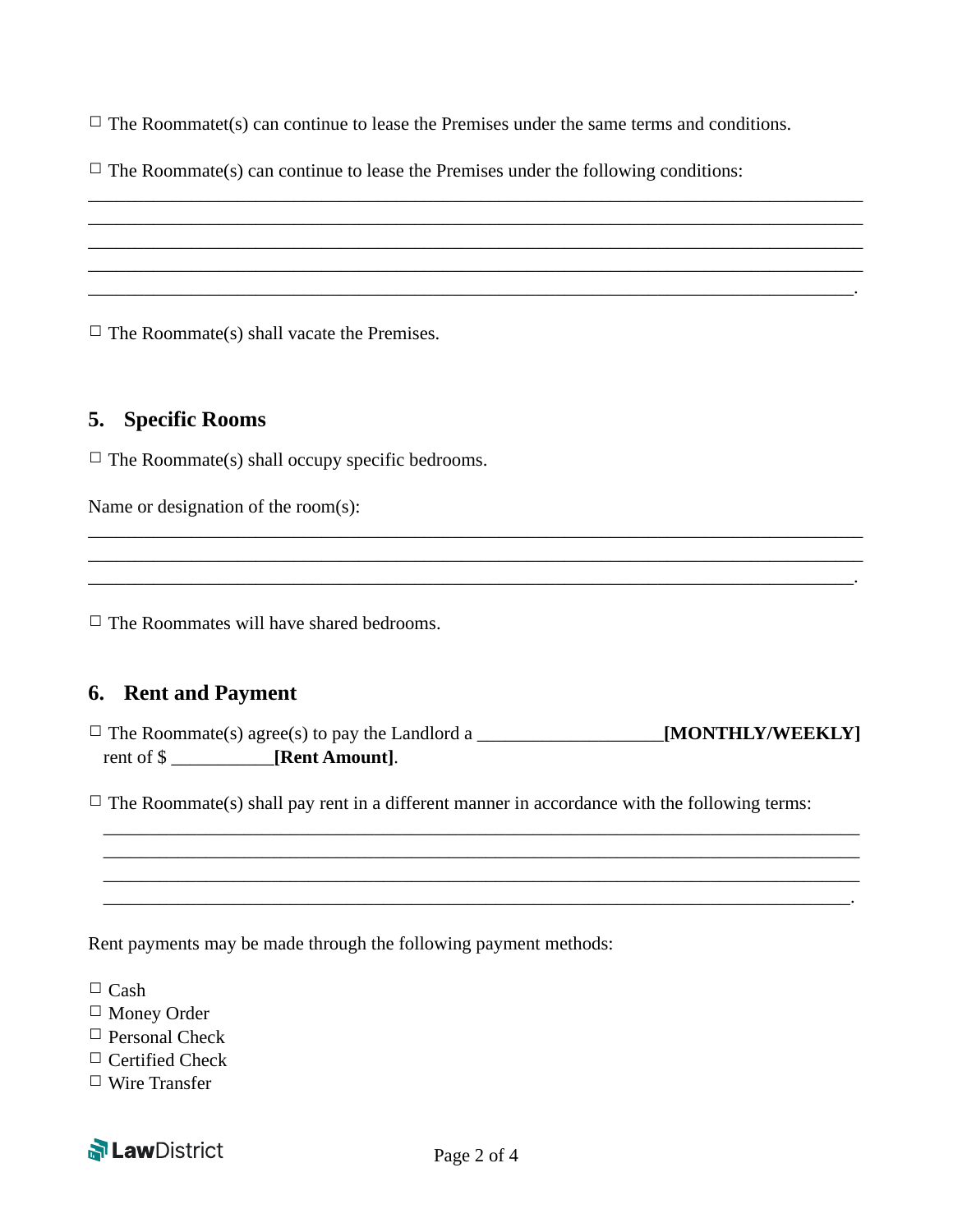# **7. Late Fees**

If the Roommate(s) fail(s) to pay the rent in full by [Date] of every \_\_\_\_\_\_\_\_\_\_**[month/week]**, the Roommate(s) will be charged a fee of \$ \_\_\_\_\_\_\_\_\_\_**[Fee Amount]**.

# **8. Security Deposit and Return of Security Deposit**

 $\Box$  The Roommate(s) shall pay the amount stated below as Security Deposit for any damages caused to the Premises during the duration of the present Agreement. The Security Deposit is required from the Roommate(s) upon the execution of this Agreement.

The Landlord shall refund the Roommate(s) the entirety of the Security Deposit within [Amount of Days] days after the termination of this Agreement, less any funds retained by the Landlord for any damages caused by the Roommatet(s) to the Premises.

The Security Deposit shall be paid in the following manner:

| [Deposit Amount] | [Roomate name] |
|------------------|----------------|
| [Deposit Amount] | [Roomate name] |
| [Deposit Amount] | [Roomate name] |

 $\Box$  A Security Deposit shall not be retained.

# **9. Additional Provisions**

| <u> 1980 - Jan James James James James James James James James James James James James James James James James J</u> |  |  |
|----------------------------------------------------------------------------------------------------------------------|--|--|
|                                                                                                                      |  |  |
|                                                                                                                      |  |  |
|                                                                                                                      |  |  |
|                                                                                                                      |  |  |
|                                                                                                                      |  |  |

# **10. Utilities**

The Landlord and the Roommate(s) agree that the utilities will be paid in the manner that follows below:

- $\Box$  The Roommate(s) agree(s) to pay for all utilities and other services required to use the property during the continuance of this Agreement.
- $\Box$  The Roommate(s) agrees() to pay for all utilities and other services required to use the property during the continuance of this Agreement, except for the following utilities which shall be paid by the Landlord: